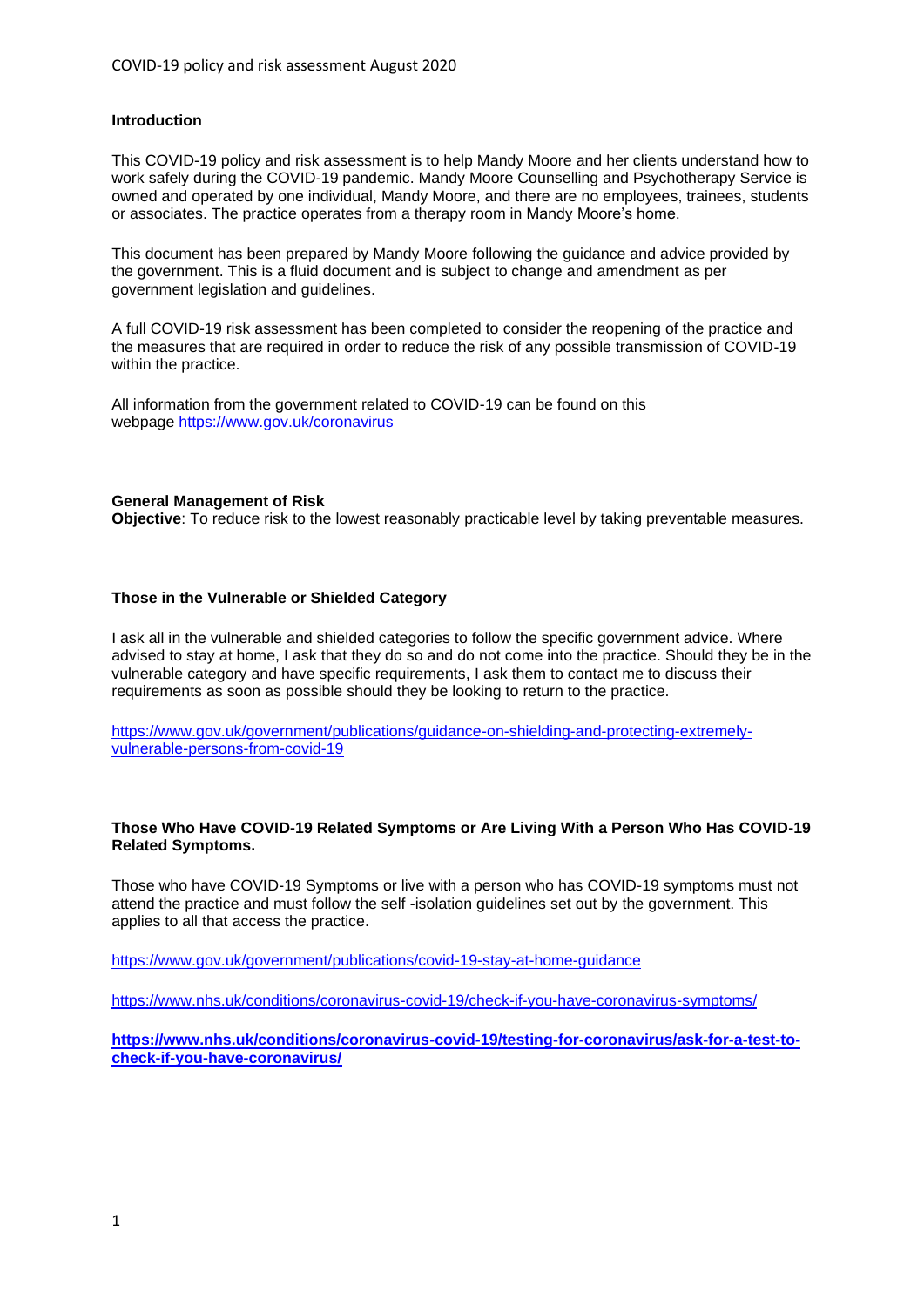## **Limiting the Chances of Transmission Within the Practice**

A deep clean has been completed prior to the reopening of the practice.

A hand held steam cleaner is used to clean all soft furnishings in the therapy room at the end of each working day. Frequent cleaning will continue to ensure the practice remains clean and tidy, paying particular attention to 'hotspots' such as door handles and light switches.

I wash my hands frequently and wipe surfaces; door handles; hand sanitiser bottles; card payment machine; front door bell and light switches with antibacterial products with at least 65% alcohol content between each session.

Every client's temperature is checked prior to entering the premises by way of a hand held infrared thermometer.

If the client is wearing an outer layer, ie, a jacket or coat, I request they remove it before entering the therapy room. They can leave it in their car or in the hallway in the practice.

I request clients to bring minimal items into the therapy room. If it is necessary to bring bags into the practice, I ask clients to leave them in the hallway in the practice.

If there are any forms to be completed by the client, I send them electronically. No stationery is shared between me and the client.

Hand sanitiser is provided in the therapy room within the practice.

The tissue box has been replaced with a packet of tissues available on the table next to the client. This number is unlimited and are offered freely as and when needed. The client takes home their used tissues and any remaining tissues from their packet.

The therapy room layout has been altered to obtain a 3-meter distance and the sofas are placed at a perpendicular angle so my client and I can avoid face to face contact, while still being able to look at each other when needed.

I encourage the use of digital and electronic methods for client payments. If a client pays with cash, it is placed in the cash box and quarantined for 72 hours. All receipts are electronic.

Sofa coverings have been purchased and are changed between each session. The coverings are washed at the end of each working day.

Windows are open in the therapy room to aid ventilation during sessions. In between sessions, the windows are opened fully and the door is propped open to allow further ventilation of the rooms for a minimum of 30 minutes.

Refreshments are no longer provided to clients; they are informed to bring a drink with them.

As the practice is in my home, the bathroom facilities are no longer to be used by clients as the only bathroom in the property is upstairs in the family home.

I do not have any physical contact with clients.

For couples that do not belong to the same bubble, work continues online.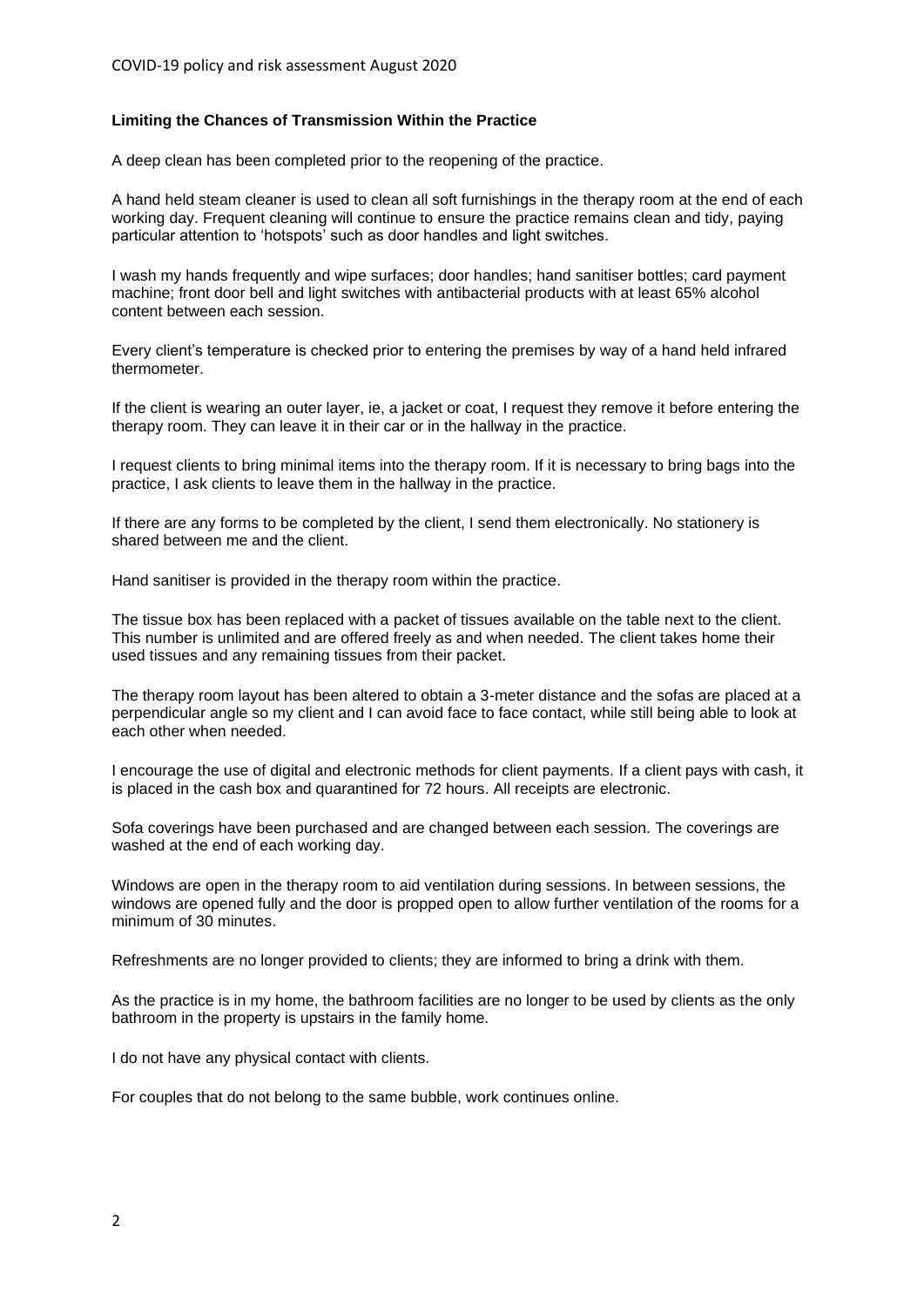### **What I Will Do If a Client Informs Me They Have Tested Positive for COVID-19 After We Met Face to Face**

I will advise them to contact the NHS test and trace service if they haven't already done so I will follow government guidelines and self isolate for 14 days from the date I was last in contact with the client

I will revert to online therapy sessions for the isolation period

**[https://www.nhs.uk/conditions/coronavirus-covid-19/testing-and-tracing/nhs-test-and-trace-if](https://www.nhs.uk/conditions/coronavirus-covid-19/testing-and-tracing/nhs-test-and-trace-if-youve-been-in-contact-with-a-person-who-has-coronavirus/)[youve-been-in-contact-with-a-person-who-has-coronavirus/](https://www.nhs.uk/conditions/coronavirus-covid-19/testing-and-tracing/nhs-test-and-trace-if-youve-been-in-contact-with-a-person-who-has-coronavirus/)**

## **What I Will Do If I test Positive for COVID-19 After Meeting Clients Face to Face**

I will follow government guidelines and self isolate for at least 10 days If I am well enough to continue working, I will revert to online therapy sessions for the isolation period

## [https://www.nhs.uk/conditions/coronavirus-covid-19/self-isolation-and-treatment/when-to](https://www.nhs.uk/conditions/coronavirus-covid-19/self-isolation-and-treatment/when-to-self-isolate-and-what-to-do/)[self-isolate-and-what-to-do/](https://www.nhs.uk/conditions/coronavirus-covid-19/self-isolation-and-treatment/when-to-self-isolate-and-what-to-do/)

**I will give the NHS test and trace service names and contact details of the people they ask for.**  I have a COVID-19 contingency clause in my client contract. It states that confidentiality will be broken if necessary, for reasons of public interest in the area of public health. I have explained to my clients that this clause may become relevant if I contract the virus and am obliged to inform the NHS of people I've been in contact with. In this case, I may need to share their name and contact details but not the context in which I know them. However, they may be contacted by the NHS.

## **Personal Protective Equipment (PPE)**

I am following the government guidance on Personal Protective Equipment (PPE) which indicates that PPE is not required for my workplace. Covid-19 risk of transmission should be managed by social distancing and good hygiene and not through using PPE such as medical or industrial face masks. However. I have purchased some visors for the sole use of my clients, should they choose to use them. The visors are cleaned with antibacterial products with at least 65% alcohol content after every use. Face coverings are optional. Should a client choose to wear a face covering then they should do so following the government guidelines.

[https://www.gov.uk/government/publications/face-coverings-when-to-wear-one-and-how-to](https://www.gov.uk/government/publications/face-coverings-when-to-wear-one-and-how-to-make-your-own)[make-your-own](https://www.gov.uk/government/publications/face-coverings-when-to-wear-one-and-how-to-make-your-own)

## **Informing Clients of the New Measures**

I inform new and existing clients of my COVID-19 measures. I do this in a number of ways:

- By emailing every client a copy of this document and the COVID-19 contingency clause. Each client signs a statement to say they have read and understood the document and will adhere to it. This can be done electronically or in paper form. The statement is placed in the client's file and locked away securely as per GDPR and ICO regulations
- Verbally when arranging their face to face appointment
- By directing them to my COVID-19 website page where this document can be found [www.mandymoorecounselling.co.uk](http://www.mandymoorecounselling.co.uk/)